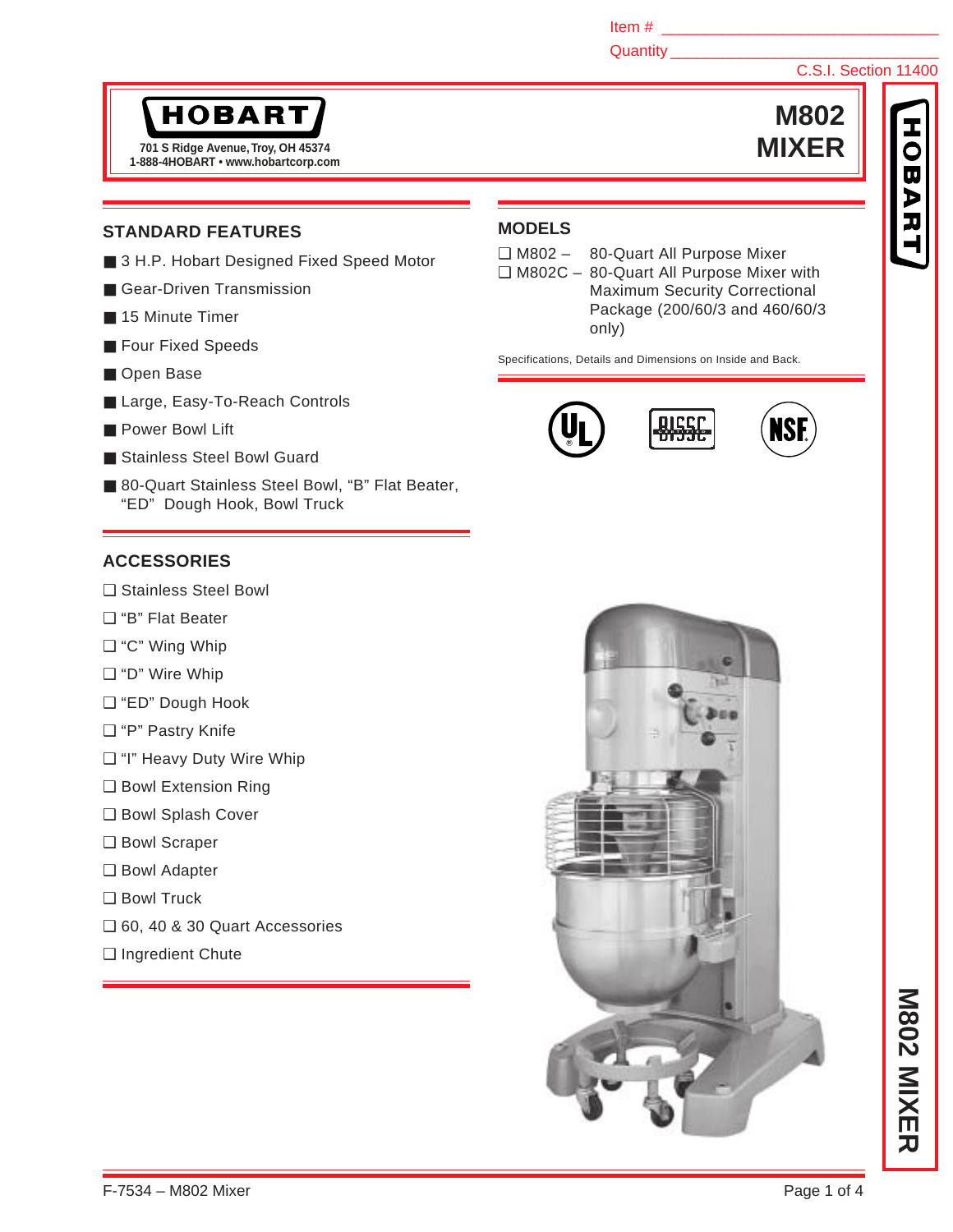**701 S Ridge Avenue, Troy, OH 45374 1-888-4HOBART • www.hobartcorp.com**

### **SOLUTIONS/BENEFITS**

#### **3 H.P. Hobart Designed Motor**

**Durability** 

■ Heavy-duty to meet the most demanding operations

#### **15-Minute Electric Timer**

- Convenience, Ease of Use, Consistency
- Supports recipe mixing times
- Simplifies operation
- Provides accurate results and eliminates overmixing

#### **Four Fixed Speeds**

- Flexibility, Reliability, Consistency
- For incorporating, blending, mixing ingredients
- Supports consistent results and thorough mixing

#### **Bowl Guard**

Protection

■ Safety interlock prevents operation when front portion of guard is out of position

#### **Gear Transmission**

Durability, Reliability

■ Ensures consistent performance and minimum downtime with positive drive under heavy loads

#### **Hobart Attachments**

Durability, Flexibility

- Hobart manufactured accessories are designed for long-term usage under heavy-duty conditions
- Large array of attachments provide multiple uses for recipe and product processing

#### **M802 MIXER CAPACITY CHART**

Recommended Maximum Capacities - dough capacities based on 70°F. water and 12% flour moisture.

| <b>PRODUCT</b>                                              | <b>AGITATORS</b><br><b>SUITABLE FOR</b><br><b>OPERATION</b> | <b>M802</b>                              |
|-------------------------------------------------------------|-------------------------------------------------------------|------------------------------------------|
| CAPACITY OF BOWL (QTS. LIQUID)                              | 80                                                          |                                          |
| Egg Whites                                                  | D                                                           | 2 qts.                                   |
| <b>Mashed Potatoes</b>                                      | <b>B&amp;C</b>                                              | 60 lbs.                                  |
| Mayonnaise (Qts. of Oil)                                    | B or C or D                                                 | 30 qts.                                  |
| Meringue (Qts. of Water)                                    | D                                                           | 3 qts.                                   |
| Waffle or Hot Cake Batter                                   | В                                                           | 32 qts.                                  |
| <b>Whipped Cream</b>                                        | D or C                                                      | 16 qts.                                  |
| Cake, Angel Food<br>(8-10 oz. cake)                         | C or I                                                      | 60                                       |
| Cake, Box or Slab                                           | B or C                                                      | 100 lbs.                                 |
| Cake, Cup                                                   | B or C                                                      | 90 lbs.                                  |
| Cake, Layer                                                 | B or C                                                      | 90 lbs.                                  |
| Cake, Pound                                                 | B                                                           | 100 lbs.                                 |
| Cake, Short (Sponge)                                        | $C$ or $\vert$                                              | 80 lbs.                                  |
| Cake, Sponge                                                | C or I                                                      | 65 lbs.                                  |
| Cookies, Sugar                                              | B                                                           | 60 lbs.                                  |
| Dough, Bread or Roll<br>(Lt.-Med.) 60% AR<br>Ş              | ED                                                          | 170 lbs.*                                |
| ş<br>Dough, Heavy Bread 55% AR                              | <b>ED</b>                                                   | 140 lbs.*                                |
| Dough Pie                                                   | <b>B&amp;P</b>                                              | 75 lbs.                                  |
| Dough, Thin Pizza 40% AR<br>(max. mix time 5 min.)<br>$§$ ‡ | ED                                                          | 85 lbs. $\Box$                           |
| Dough, Med. Pizza 50% AR<br>§‡                              | ED                                                          | 155 lbs. <sup>[1]</sup>                  |
| Dough, Thick Pizza 60% AR<br>§‡                             | ED                                                          | 155 lbs.*                                |
| Dough, Raised Donut 65% AR                                  | <b>ED</b>                                                   | 60 lbs.†                                 |
| Dough, Whole Wheat 70% AR                                   | ED                                                          | 150 lbs.*                                |
| Eggs & Sugar for Sponge Cake                                | B & C or I                                                  | 40 lbs.                                  |
| Icing, Fondant                                              | B                                                           | 65 lbs.                                  |
| Icing, Marshmallow                                          | $C$ or $\vert$                                              | 10 lbs.                                  |
| Shortening & Sugar, Creamed                                 | B                                                           | 65 lbs.                                  |
| Pasta, Basic Egg Noodle<br>(max. mix time 5 min.)           | <b>ED</b>                                                   | 65 lbs. $*$ <sup><math>\Box</math></sup> |

NOTE: % AR (% Absorption Ratio) - Water weight divided by flour weight. Capacity depends on moisture content of dough. Above capacities based on 12% flour moisture at 70°F water temperature.

- § If high gluten flour is used, reduce above dough batch size by 10%.
- 1st Speed
- \* 2nd Speed
- † 3rd Speed
- ‡ The M802 requires a 50% reduction in batch size to mix in Speed 2 with 50% or less AR doughs.

#### **USE OF ICE REQUIRES A 10% REDUCTION IN BATCH SIZE. 1 gallon of water weighs 8.33 lbs.**

NOTE: Attachment hub should not be used while mixing.

\* This application may require an extended column.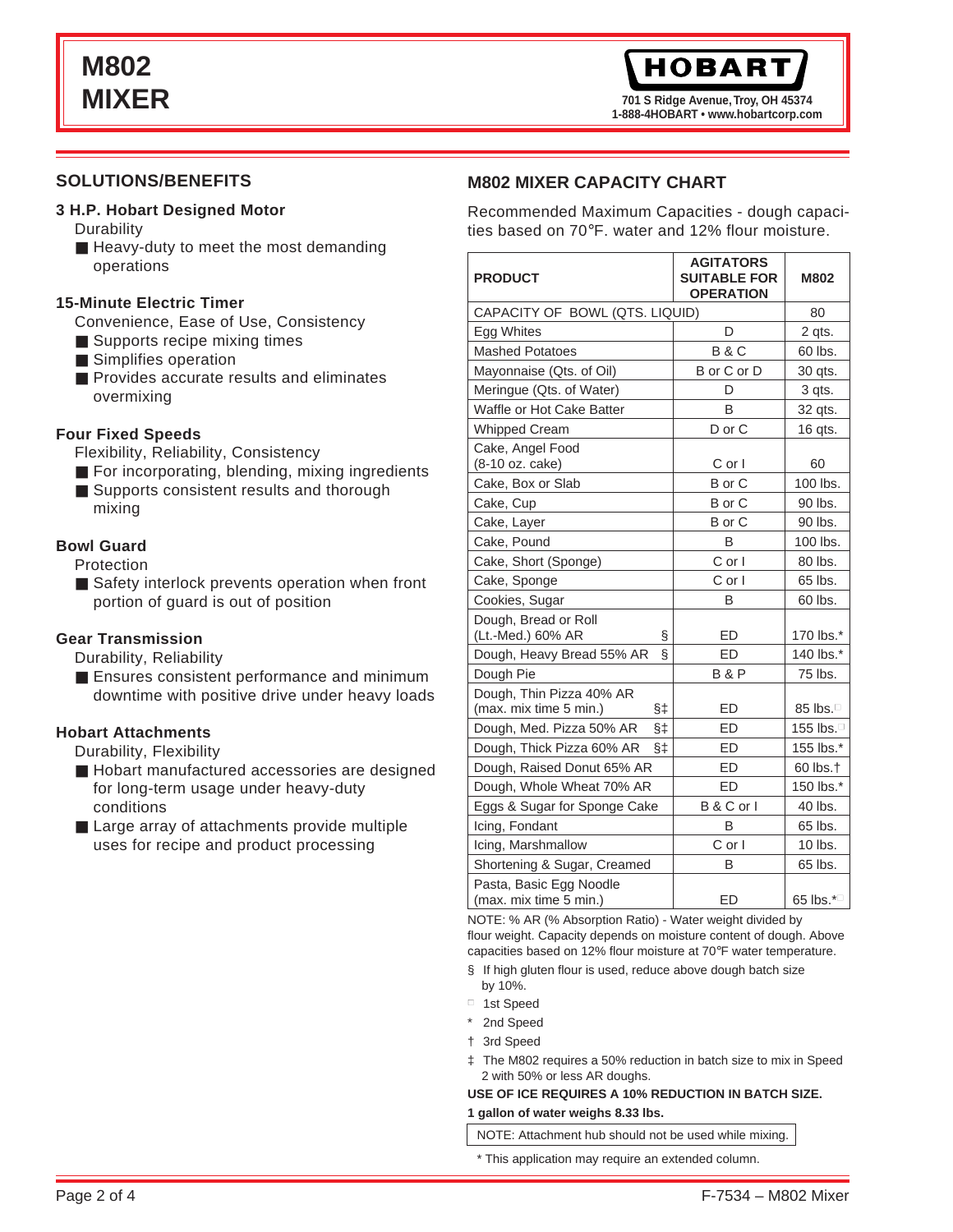## **SPECIFICATIONS**

#### **MOTOR:**

3 H.P., Hobart designed, high torque ball bearing, ventilated within mixer enclosure. Thermal overload protection. Three-phase is squirrel cage, induction-run type. Amperage rates are as follows:

| Three Phase | 200V | $10.8$ Amps |
|-------------|------|-------------|
|             | 230V | $10.5$ Amps |
|             | 460V | 5.25 Amps   |

#### **ELECTRICAL:**

200/60/3, 230/60/3 and 460/60/3 - U L Listed. Also available in 220/50/3 and 400/50/3 - not submitted for UL Listing.

#### **CONTROLS:**

Switches are magnetic rocker type with no moving seals. Motor protection system with automatic resetting bimetallic thermal overload is provided with a magnetic contactor to control the motor. A 15-minute electric timer is standard.

#### **TRANSMISSION:**

Positive main drive through exclusive, heavy-duty, full efficiency FLEXA-GEAR® of neoprene nylon and steel construction. Transmission gears are hardened alloy steel running in oil. Constant mesh helical gears establishes a new level of quietness in operation. All shafts are ball bearing mounted.

#### **SPEEDS:**

Four positive speeds -

|           | Agitator<br>(RPM) |
|-----------|-------------------|
| 1. First  | 55                |
| 2. Second | 96                |
| 3. Third  | 183               |
| 4. Fourth | 322               |

#### **BOWL GUARD:**

Heavy-duty stainless steel wire front and solid stainless steel rear portion. Front portion of guard rotates easily to add ingredients and install or remove agitator. It detaches in seconds for cleaning in dishwasher or sink. Rear portion of guard can be quickly cleaned in position. Guard must be in closed position before mixer will operate. The bowl

support lock prevents the bowl from being lowered while mixer is running. Bowl support interlock provides further protection.

#### **POWER BOWL LIFT:**

Driven by the main mixer motor, it mechanically raises and lowers the bowl. Bowl lift is controlled through a convenient lever, mechanically raising and lowering the bowl to any position.

#### **FINISH:**

Metallic Gray Hybrid Powder Coat finish.

#### **STANDARD EQUIPMENT:**

Consists of the mixer unit with one (1) 80-quart stainless steel bowl, one (1) "B" flat beater, one (1) "ED" dough hook, bowl truck, and stainless steel bowl guard.

#### **ATTACHMENTS AND ACCESSORIES:**

The following are available at extra cost:

| <b>Stainless Steel Bowl</b> | <b>Bowl Extension Ring</b>    |
|-----------------------------|-------------------------------|
| "B" Flat Beater             | <b>Bowl Splash Cover</b>      |
| "C" Wing Whip               | <b>Bowl Scraper</b>           |
| "D" Wire Whip               | <b>Bowl Adapter</b>           |
| "ED" Dough Hook             | <b>Bowl Truck</b>             |
| "P" Pastry Knife            | 60, 40 & 30 Quart Accessories |
| "I" Heavy Duty Wire Whip    | Ingredient Chute              |
|                             |                               |



**Hobart Bowl Scraper**



**Hobart Ingredient Chute**

**LISTED BY:** Underwriters Laboratories, Inc. and NSF International. Certified by the Baking Industry Sanitation Standard Committee.